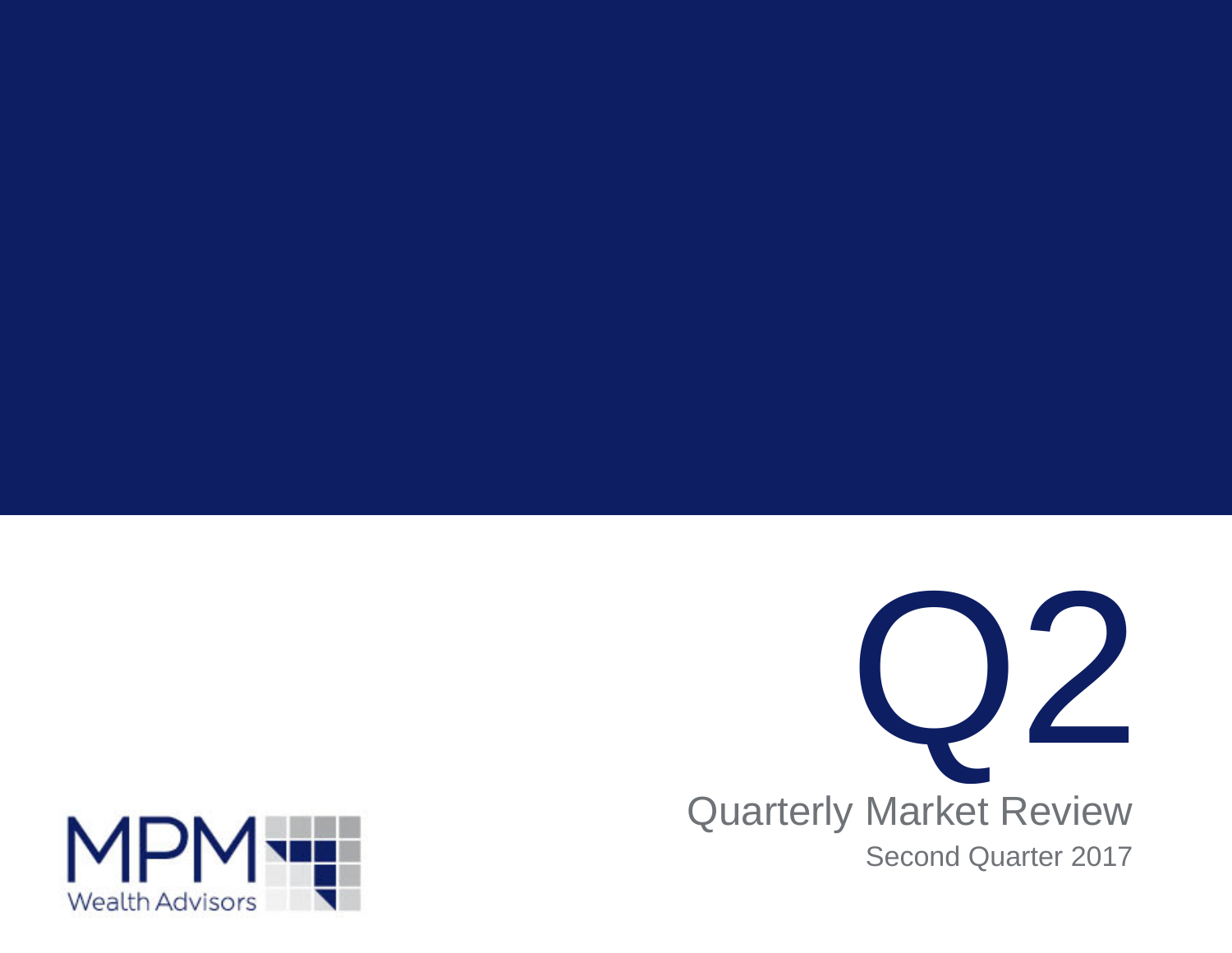## Quarterly Market Review

Second Quarter 2017



This report features world capital market performance and a timeline of events for the past quarter. It begins with a global overview, then features the returns of stock and bond asset classes in the US and international markets.

The report also illustrates the impact of globally diversified portfolios and features a quarterly topic.

### Overview:

Market Summary World Stock Market Performance World Asset Classes US Stocks International Developed Stocks Emerging Markets Stocks Select Country Performance Select Currency Performance vs. US Dollar Real Estate Investment Trusts (REITs) **Commodities** Fixed Income Impact of Diversification Quarterly Topic: When Rates Go Up, Do Stocks Go Down?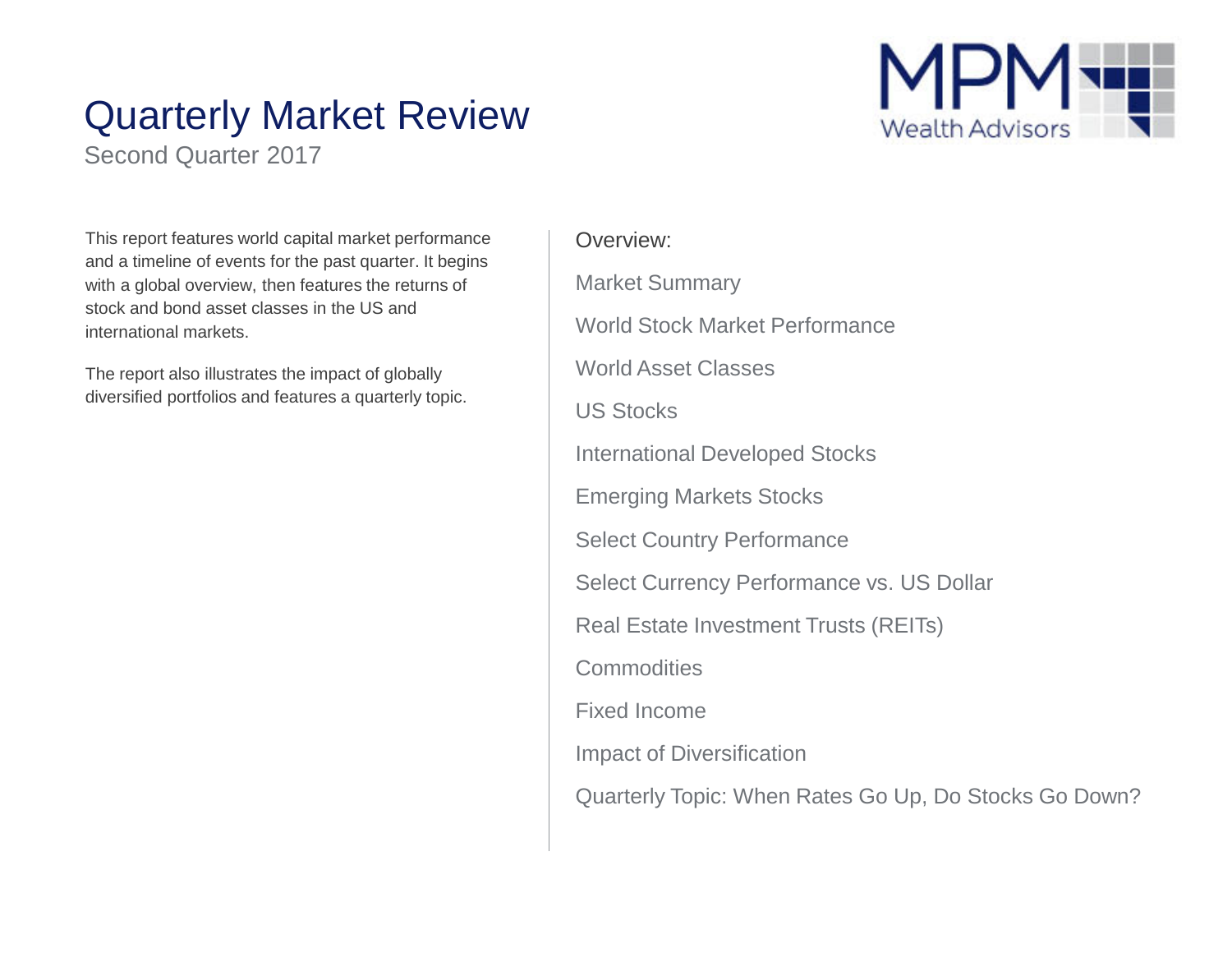

**Global** 

# Market Summary

Index Returns

|         | <b>US Stock</b><br><b>Market</b> | International<br>Developed<br><b>Stocks</b> | <b>Emerging</b><br><b>Markets</b><br><b>Stocks</b> | Global<br>Real<br><b>Estate</b> | <b>US Bond</b><br><b>Market</b> | Global<br><b>Bond</b><br><b>Market</b><br>ex US |
|---------|----------------------------------|---------------------------------------------|----------------------------------------------------|---------------------------------|---------------------------------|-------------------------------------------------|
| Q2 2017 |                                  | <b>STOCKS</b>                               |                                                    |                                 |                                 | <b>BONDS</b>                                    |
|         | 3.02%                            | 5.63%                                       | 6.27%                                              | 1.67%                           | 1.45%                           | 0.60%                                           |

| Since Jan. 2001       |          |          |          |          |          |         |
|-----------------------|----------|----------|----------|----------|----------|---------|
| Avg. Quarterly Return | 1.9%     | 1.5%     | 3.1%     | 2.7%     | 1.2%     | 1.1%    |
| <b>Best</b>           | 16.8%    | 25.9%    | 34.7%    | 32.3%    | 4.6%     | 5.5%    |
| Quarter               | Q2 2009  | Q2 2009  | Q2 2009  | Q3 2009  | Q3 2001  | Q4 2008 |
| Worst                 | $-22.8%$ | $-21.2%$ | $-27.6%$ | $-36.1%$ | $-3.0\%$ | $-3.2%$ |
| Quarter               | Q4 2008  | Q4 2008  | Q4 2008  | Q4 2008  | Q4 2016  | Q2 2015 |

Past performance is not a guarantee of future results. Indices are not available for direct investment. Index performance does not reflect the expenses associated with the management of an actual portfolio. Market segment (index representation) as follows: US Stock Market (Russell 3000 Index), International Developed Stocks (MSCI World ex USA Index [net div.]), Emerging Markets (MSCI Emerging Markets Index [net div.]), Market Global Real Estate (S&P Global REIT Index [net div.]), US Bond Market (Bloomberg Barclays US Aggregate Bond Index), and Global Bond ex US Market (Citi WGBI ex USA 1−30 Years [Hedged to USD]). The S&P data are provided by Standard & Poor's Index Services Group. Frank Russell Company is the source and owner of the trademarks, service marks, and copyrights related to the Russell Indexes. MSCI data © MSCI 2017, all rights reserved. Bloomberg Barclays data provided by Bloomberg. Citi fixed income indices copyright 2017 by Citigroup.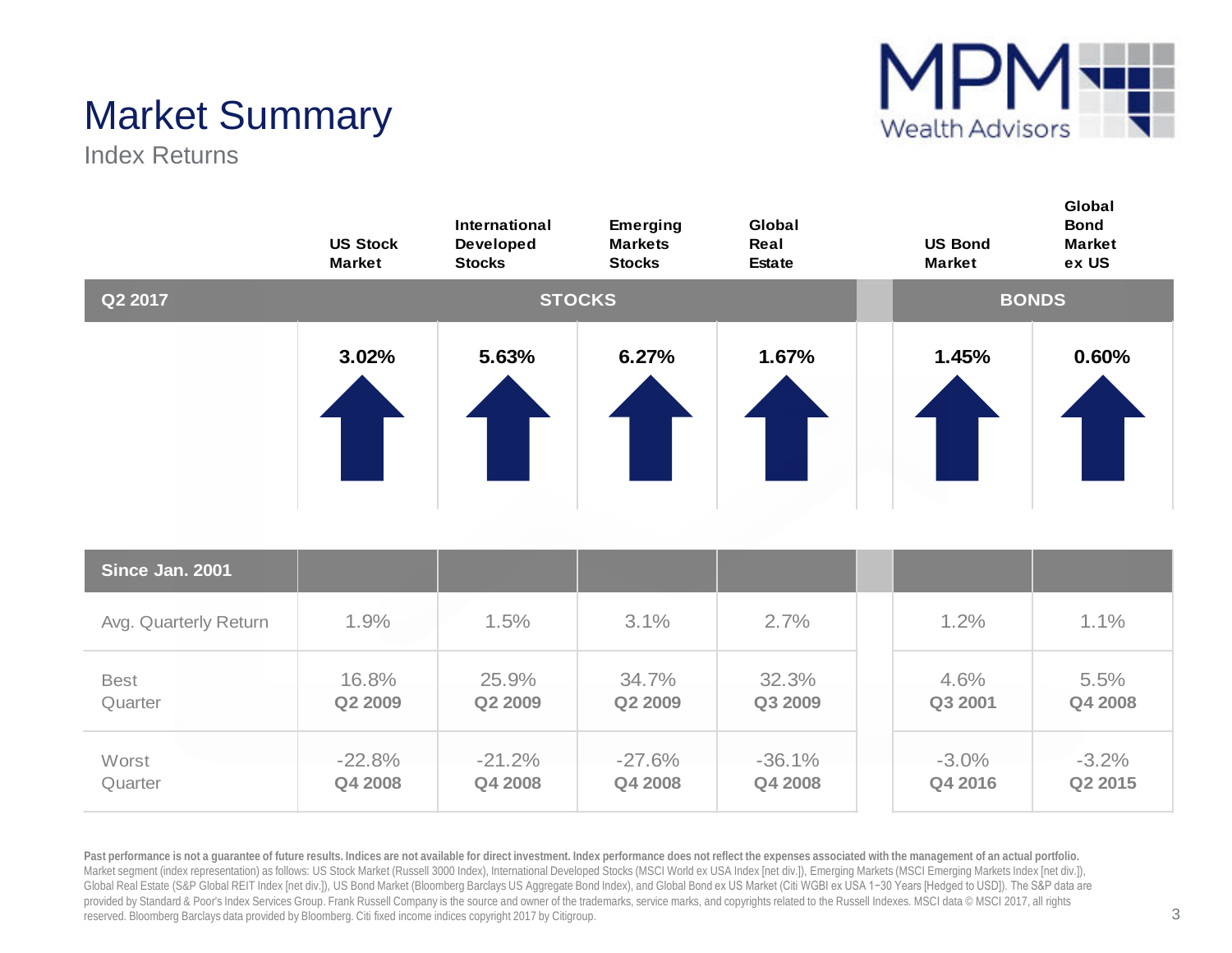### World Stock Market Performance

MSCI All Country World Index with selected headlines from Q2 2017



These headlines are not offered to explain market returns. Instead, they serve as a reminder that investors should view daily events from a long-term perspective and avoid making investment decisions based solely on the news.

Graph Source: MSCI ACWI Index [net div.]. MSCI data © MSCI 2017, all rights reserved.

It is not possible to invest directly in an index. Performance does not reflect the expenses associated with management of an actual portfolio. **Past performance is not a guarantee of future results**.

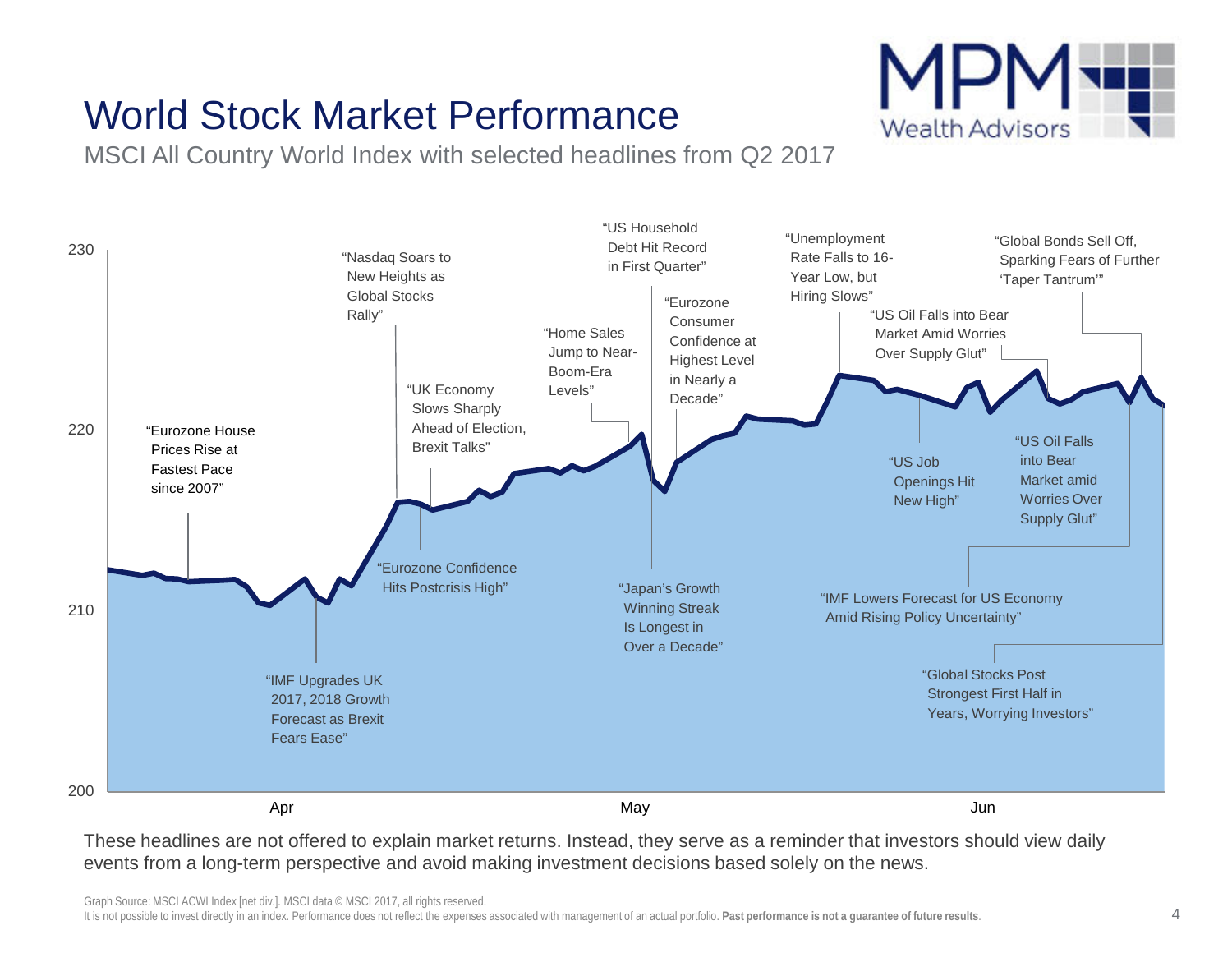

### World Stock Market Performance

MSCI All Country World Index with selected headlines from past 12 months



These headlines are not offered to explain market returns. Instead, they serve as a reminder that investors should view daily events from a long-term perspective and avoid making investment decisions based solely on the ne Graph Source: MSCI ACWI Index [net div.]. MSCI data © MSCI 2017, all rights reserved.

It is not possible to invest directly in an index. Performance does not reflect the expenses associated with management of an actual portfolio. **Past performance is not a guarantee of future results**.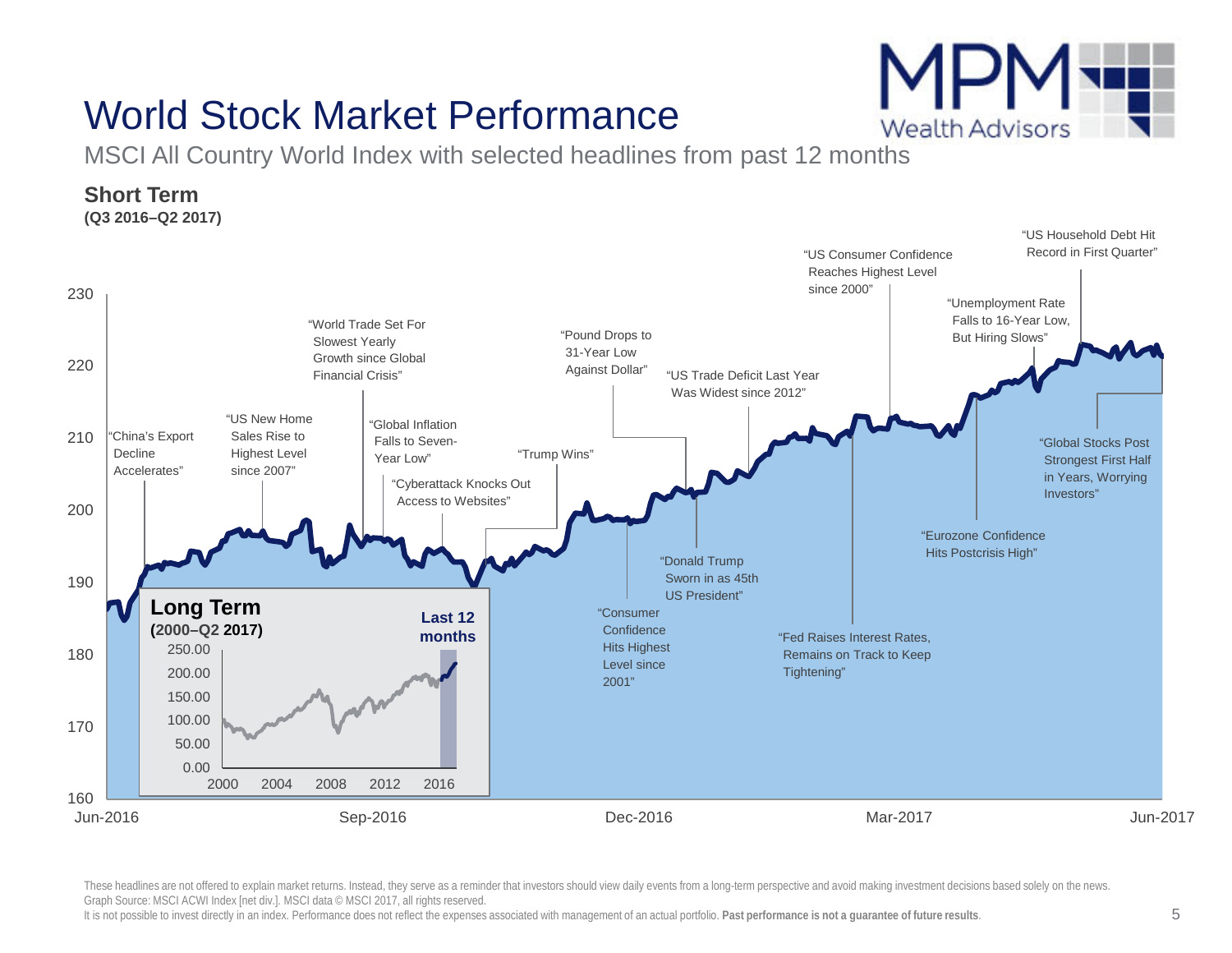### World Asset Classes



Second Quarter 2017 Index Returns (%)

Looking at broad market indices, non-US developed markets and emerging markets recorded similar returns, outperforming the US during the quarter.

The value effect was negative in the US, non-US, and emerging markets. Small caps outperformed large caps in non-US developed markets but underperformed in the US and emerging markets.



Past performance is not a quarantee of future results. Indices are not available for direct investment. Index performance does not reflect the expenses associated with the management of an actual portfolio. The S&P data is provided by Standard & Poor's Index Services Group. Frank Russell Company is the source and owner of the trademarks, service marks, and copyrights related to the Russell Indexes. MSCI data © MSCI 2017, all rights reserved. Dow Jones data (formerly Dow Jones Wilshire) provided by Dow Jones Indices. Bloomberg Barclays data provided by Bloomberg. Treasury bills © Stocks, Bonds, Bills, and Inflation Yearbook™, Ibbotson Associates, Chicago (annually updated work by Roger G. Ibbotson and Rex A. Sinquefield).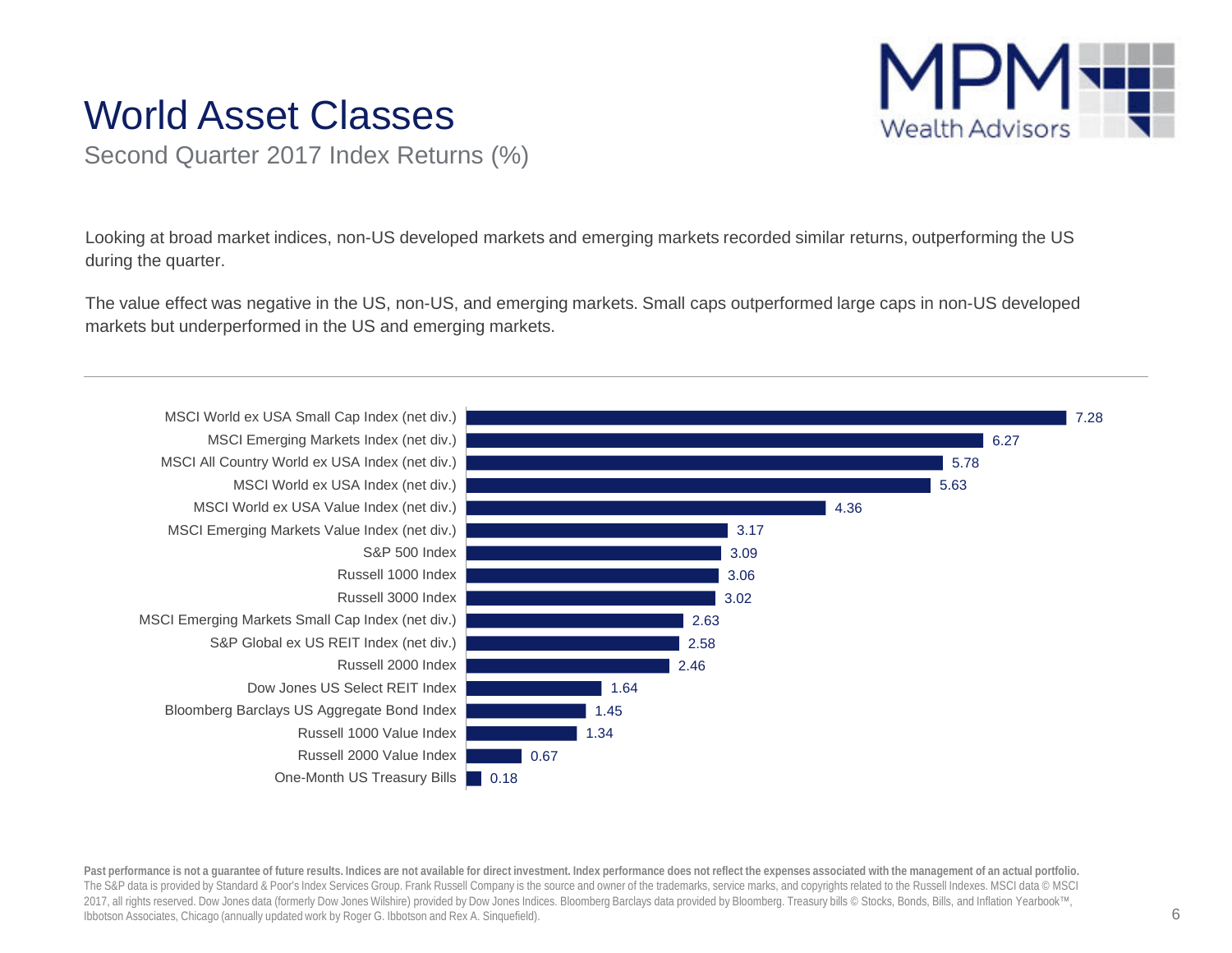### US Stocks Second Quarter 2017 Index Returns



The broad US equity market posted positive returns for the quarter but underperformed both non-US developed and emerging markets.

Value underperformed growth indices in the US across all size ranges.

Small caps in the US underperformed large caps.





### World Market Capitalization—US



### Period Returns (%) *\* Annualized*

| Asset Class  | YTD   | 1 Year | 3 Years* | 5 Years* | 10 Years* |
|--------------|-------|--------|----------|----------|-----------|
| Marketwide   | 8.93  | 18.51  | 9.10     | 14.58    | 7.26      |
| Large Cap    | 9.27  | 18.03  | 9.26     | 14.67    | 7.29      |
| Large Value  | 4.66  | 15.53  | 7.36     | 13.94    | 5.57      |
| Large Growth | 13.99 | 20.42  | 11.11    | 15.30    | 8.91      |
| Small Cap    | 4.99  | 24.60  | 7.36     | 13.70    | 6.92      |
| Small Value  | 0.54  | 24.86  | 7.02     | 13.39    | 5.92      |
| Small Growth | 9.97  | 24.40  | 7.64     | 13.98    | 7.82      |

**Past performance is not a guarantee of future results. Indices are not available for direct investment. Index performance does not reflect the expenses associated with the management of an actual portfolio**. Market segment (index representation) as follows: Marketwide (Russell 3000 Index), Large Cap (Russell 1000 Index), Large Cap Value (Russell 1000 Value Index), Large Cap Growth (Russell 1000 Growth Index), Small Cap (Russell 2000 Index), Small Cap Value (Russell 2000 Value Index), and Small Cap Growth (Russell 2000 Growth Index). World Market Cap represented by Russell 3000 Index, MSCI World ex USA IMI Index, and MSCI Emerging Markets IMI Index. Russell 3000 Index is used as the proxy for the US market. Frank Russell Company is the source and owner of the trademarks, service marks, and copyrights related to the Russell Indexes. MSCI data © MSCI 2017, all rights reserved.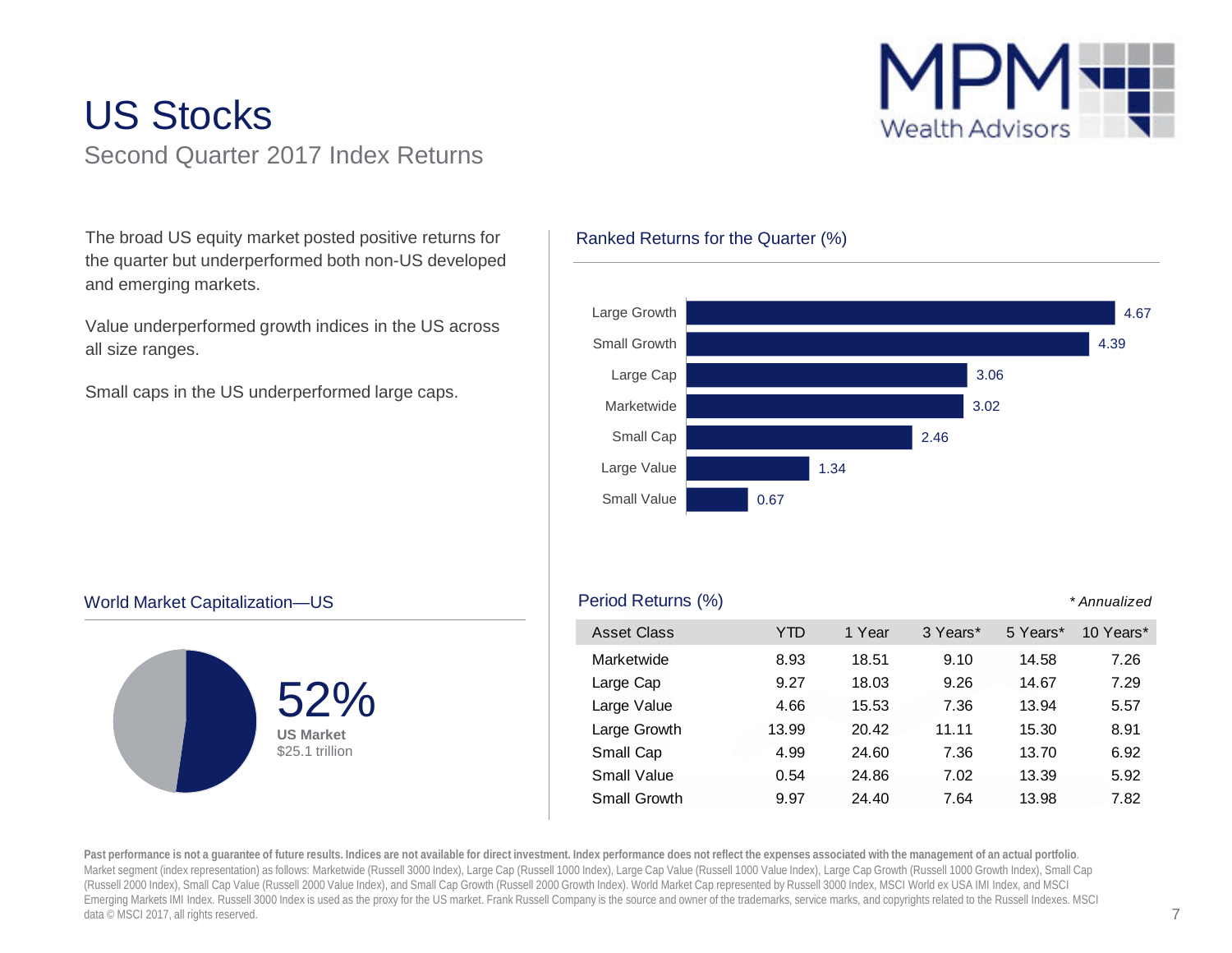## International Developed Stocks

Second Quarter 2017 Index Returns

In US dollar terms, developed markets outperformed the US equity market and had similar performance to emerging markets indices during the quarter.

Looking at broad market indices, the value effect was negative across all size ranges in non-US developed markets.

Small caps outperformed large caps in non-US developed markets.



### **International Developed Market** \$17.5 trillion

|  | <b>Asset Class</b> | YTD   | Year  | 3 Years* | 5 Years* | 10 Years* |
|--|--------------------|-------|-------|----------|----------|-----------|
|  | Large Cap          | 12.82 | 19.49 | 0.67     | 8.15     | 1.00      |
|  | Small Cap          | 15.45 | 21.26 | 4.02     | 11.43    | 2.92      |
|  | Value              | 10.27 | 24.24 | $-0.94$  | 7.69     | 0.09      |
|  | Growth             | 15.57 | 14.90 | 2.22     | 8.54     | 1.84      |
|  |                    |       |       |          |          |           |

Period Returns (%) *\* Annualized*

Past performance is not a quarantee of future results. Indices are not available for direct investment. Index performance does not reflect the expenses associated with the management of an actual portfolio. Market segment (index representation) as follows: Large Cap (MSCI World ex USA Index), Small Cap (MSCI World ex USA Small Cap Index), Value (MSCI World ex USA Value Index), and Growth (MSCI World ex USA Growth). All index returns are net of withholding tax on dividends. World Market Cap represented by Russell 3000 Index, MSCI World ex USA IMI Index, and MSCI Emerging Markets IMI Index. MSCI World ex USA IMI Index is used as the proxy for the International Developed market. MSCI data © MSCI 2017, all rights reserved. Frank Russell Company is the source and owner of the trademarks, service marks, and copyrights related to the Russell Indexes.

World Market Capitalization—International Developed

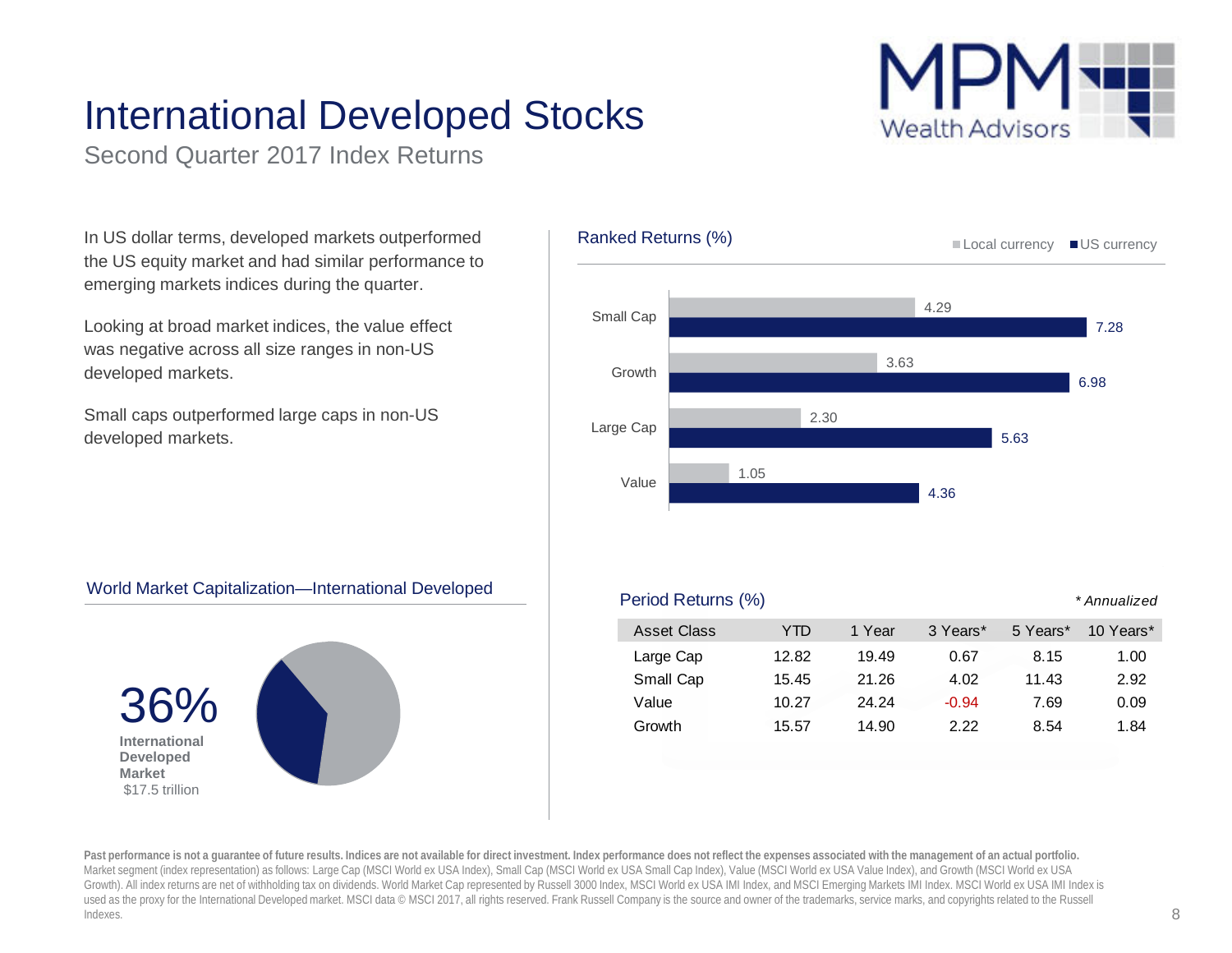

### Emerging Markets Stocks

Second Quarter 2017 Index Returns

In US dollar terms, emerging markets indices outperformed the US and recorded similar performance to developed markets outside the US.

Looking at broad market indices, the value effect was negative across all size ranges in emerging markets.

Small caps underperformed large caps in emerging markets.



### World Market Capitalization—Emerging Markets



### Period Returns (%) *\* Annualized*

| YTD   | 1 Year | 3 Years* | 5 Years* | 10 Years* |
|-------|--------|----------|----------|-----------|
| 18.43 | 23.75  | 1.07     | 3.96     | 1.91      |
| 15.99 | 17.03  | 0.81     | 5.15     | 2.17      |
| 13.65 | 21.57  | $-1.33$  | 1.67     | 1.53      |
| 23.45 | 25.99  | 3.42     | 6.18     | 222       |
|       |        |          |          |           |

Past performance is not a quarantee of future results. Indices are not available for direct investment. Index performance does not reflect the expenses associated with the management of an actual portfolio. Market segment (index representation) as follows: Large Cap (MSCI Emerging Markets Index), Small Cap (MSCI Emerging Markets Small Cap Index), Value (MSCI Emerging Markets Value Index), and Growth (MSCI Emerging Markets Growth Index). All index returns are net of withholding tax on dividends. World Market Cap represented by Russell 3000 Index, MSCI World ex USA IMI Index, and MSCI Emerging Markets IMI Index. MSCI Emerging Markets IMI Index used as the proxy for the emerging market portion of the market. MSCI data © MSCI 2017, all rights reserved. Frank Russell Company is the source and owner of the trademarks, service marks, and copyrights related to the Russell Indexes.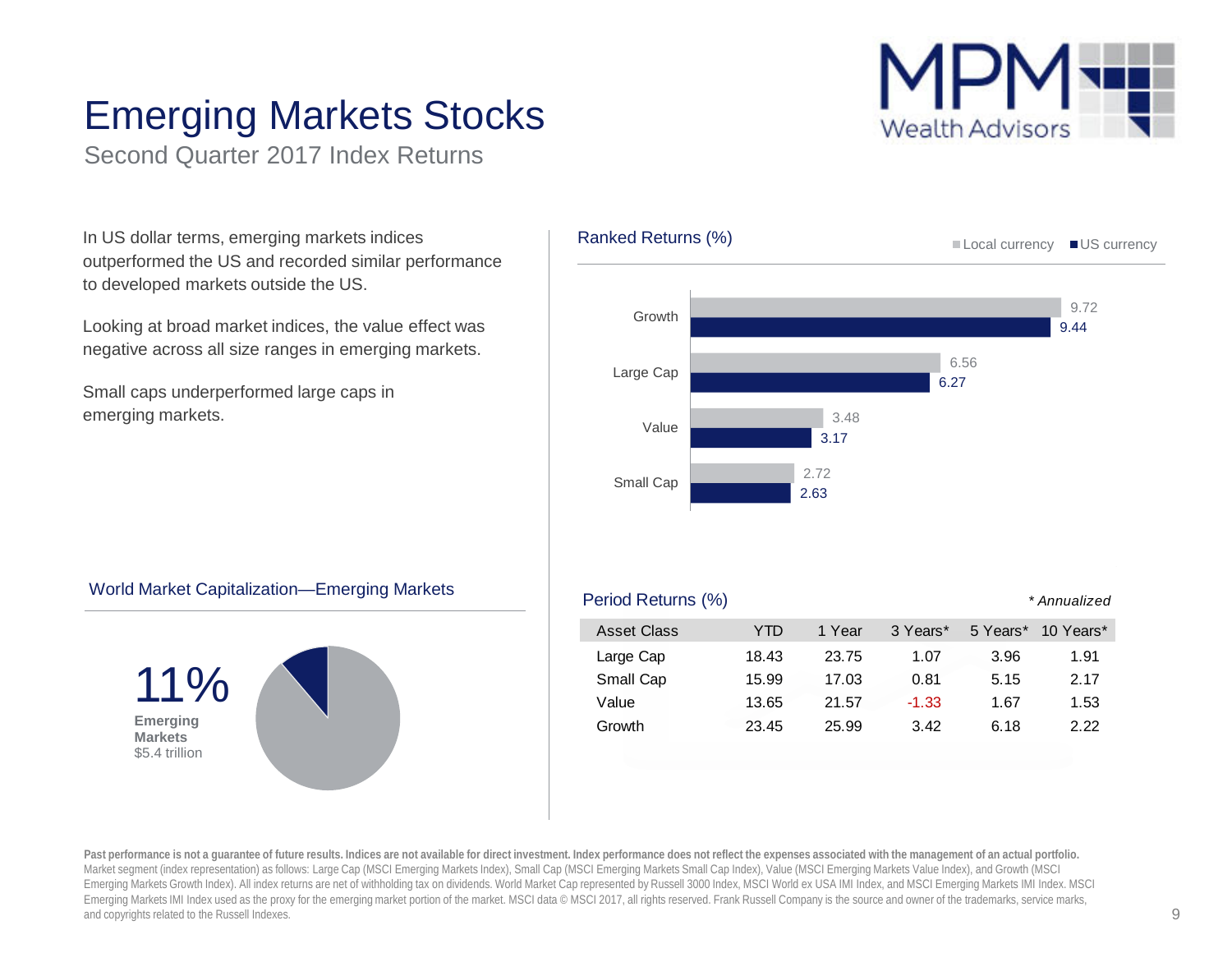### Select Country Performance



Second Quarter 2017 Index Returns

In US dollar terms, Austria and Denmark recorded the highest country performance in developed markets, while Australia and Canada posted the lowest returns for the quarter. In emerging markets, Greece, Hungary, and Turkey posted the highest country returns, while Qatar and Russia had the lowest performance.



### Ranked Developed Markets Returns (%)





**Past performance is not a guarantee of future results. Indices are not available for direct investment. Index performance does not reflect the expenses associated with the management of an actual portfolio**. Country performance based on respective indices in the MSCI World ex US IMI Index (for developed markets), MSCI USA IMI Index (for US), and MSCI Emerging Markets IMI Index. All returns in USD and net of withholding tax on dividends. MSCI data © MSCI 2017, all rights reserved. UAE and Qatar have been reclassified as emerging markets by MSCI, effective May 2014.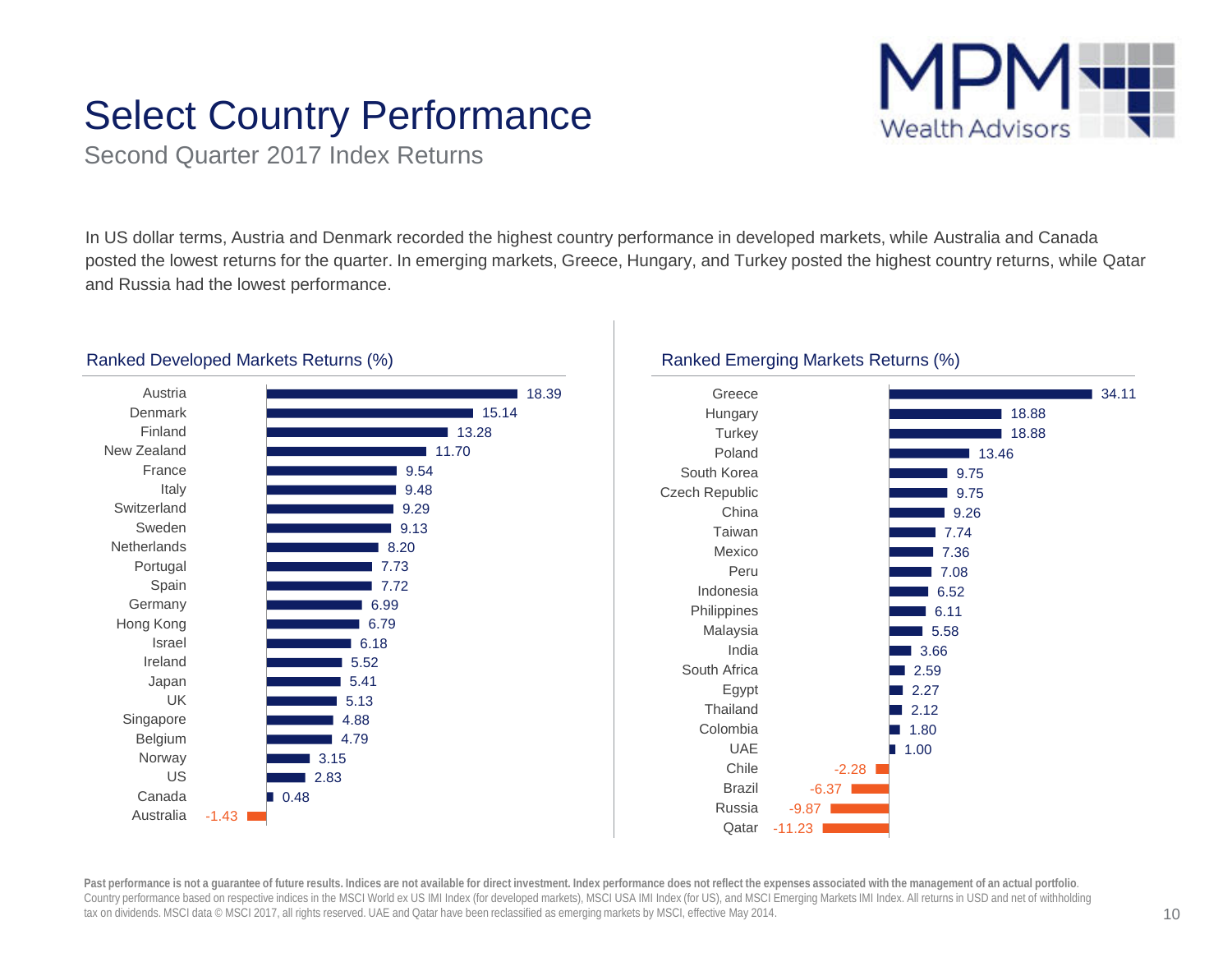# Select Currency Performance vs. US Dollar

Second Quarter 2017

Most non-US developed currencies appreciated against the US dollar during the quarter, with the Danish krone and the euro experiencing the biggest gains. Emerging markets currencies were mixed vs. the US dollar. The Czech koruna appreciated by more than 10%, while the Russian ruble, Brazilian real, and Columbian peso depreciated by more than 4%.



#### Ranked Developed Markets (%)

#### Ranked Emerging Markets (%)

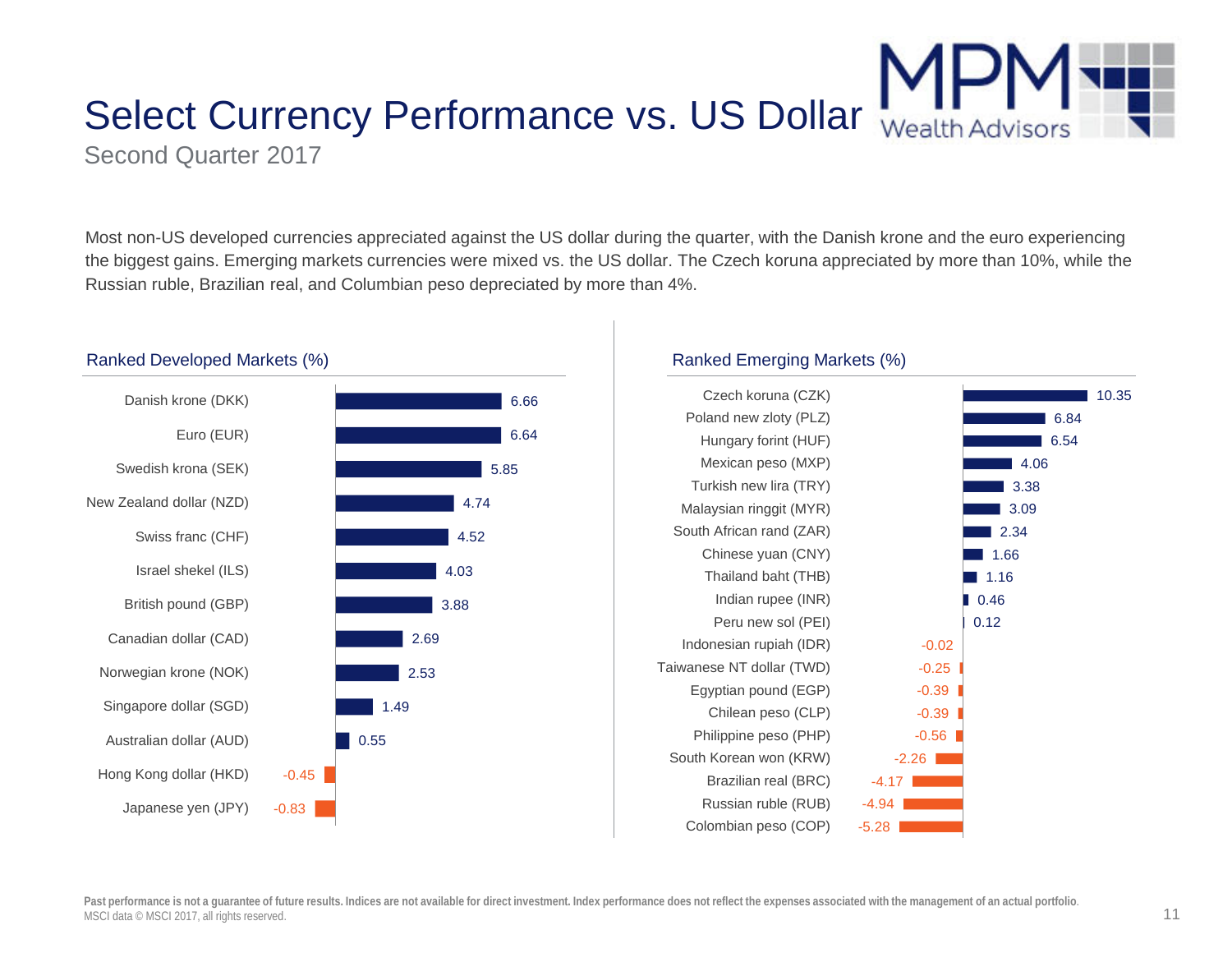# Real Estate Investment Trusts (REITs)



Non-US real estate investment trusts outperformed US REITs.







Past performance is not a quarantee of future results. Indices are not available for direct investment. Index performance does not reflect the expenses associated with the management of an actual portfolio. Number of REIT stocks and total value based on the two indices. All index returns are net of withholding tax on dividends. Total value of REIT stocks represented by Dow Jones US Select REIT Index and the S&P Global ex US REIT Index. Dow Jones US Select REIT Index used as proxy for the US market, and S&P Global ex US REIT Index used as proxy for the World ex US market. Dow Jones US Select REIT Index data provided by Dow Jones ©. S&P Global ex US REIT Index data provided by Standard and Poor's Index Services Group © 2017.

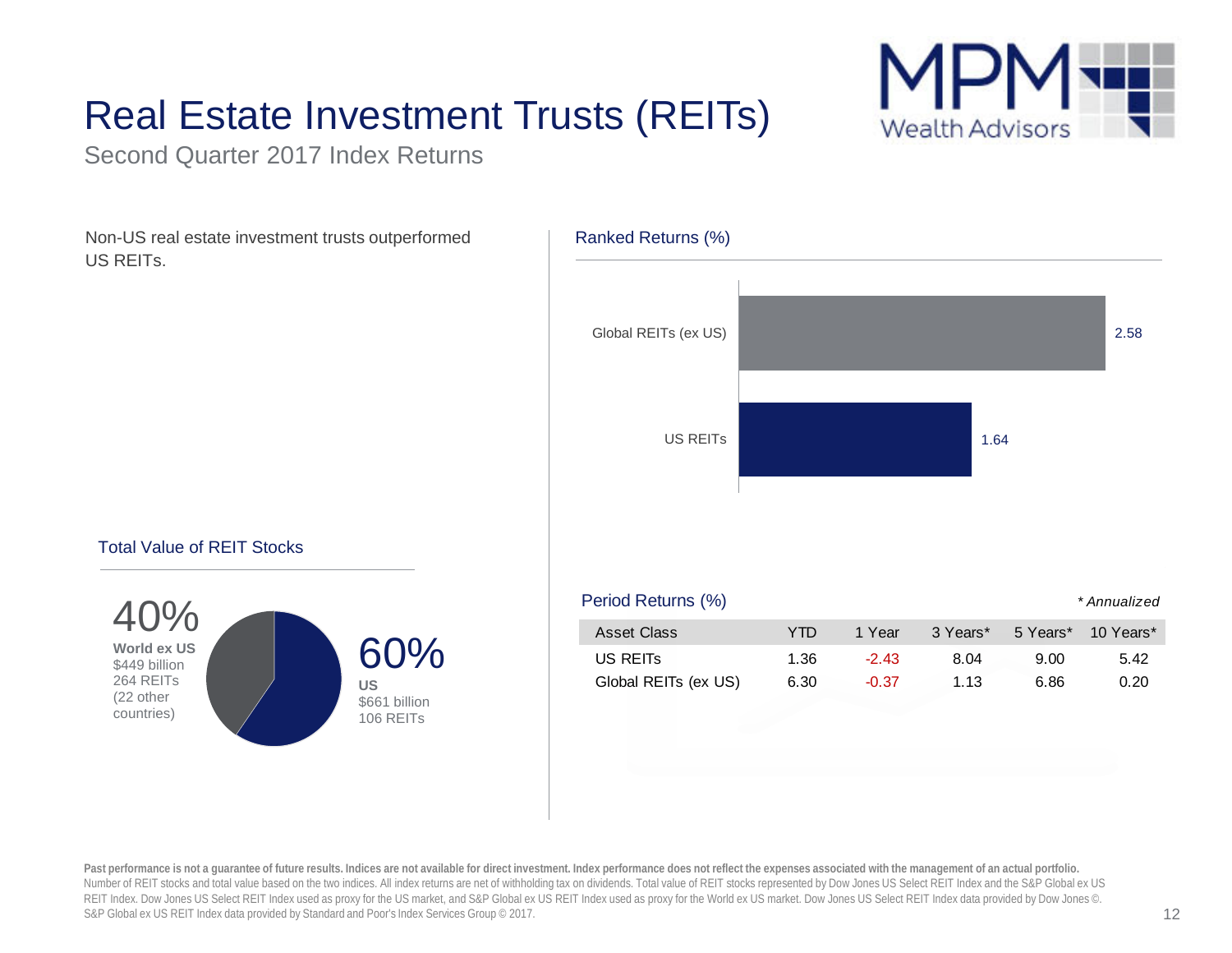# **Commodities**

Second Quarter 2017 Index Returns

**Wealth Advisors** 

The Bloomberg Commodity Index Total Return declined 3.00% during the second quarter.

The livestock and grains complexes led quarterly performance, with lean hogs returning 14.44%, live cattle 8.59%, wheat (Chicago) 15.95%, and wheat (Kansas) 17.82%.

Softs was the worst-performing complex, with sugar and coffee declining 18.76% and 12.79%, respectively. Cotton also experienced a decline, decreasing 9.44%.

| Period Returns (%)<br>* Annualized |         |       |                 |         |                    |  |
|------------------------------------|---------|-------|-----------------|---------|--------------------|--|
| Asset Class                        | YTD     |       | 1 Year 3 Years* |         | 5 Years* 10 Years* |  |
| Commodities                        | $-5.26$ | -6.50 | $-14.81$        | $-9.25$ | $-6.49$            |  |

### Ranked Returns for Individual Commodities (%)

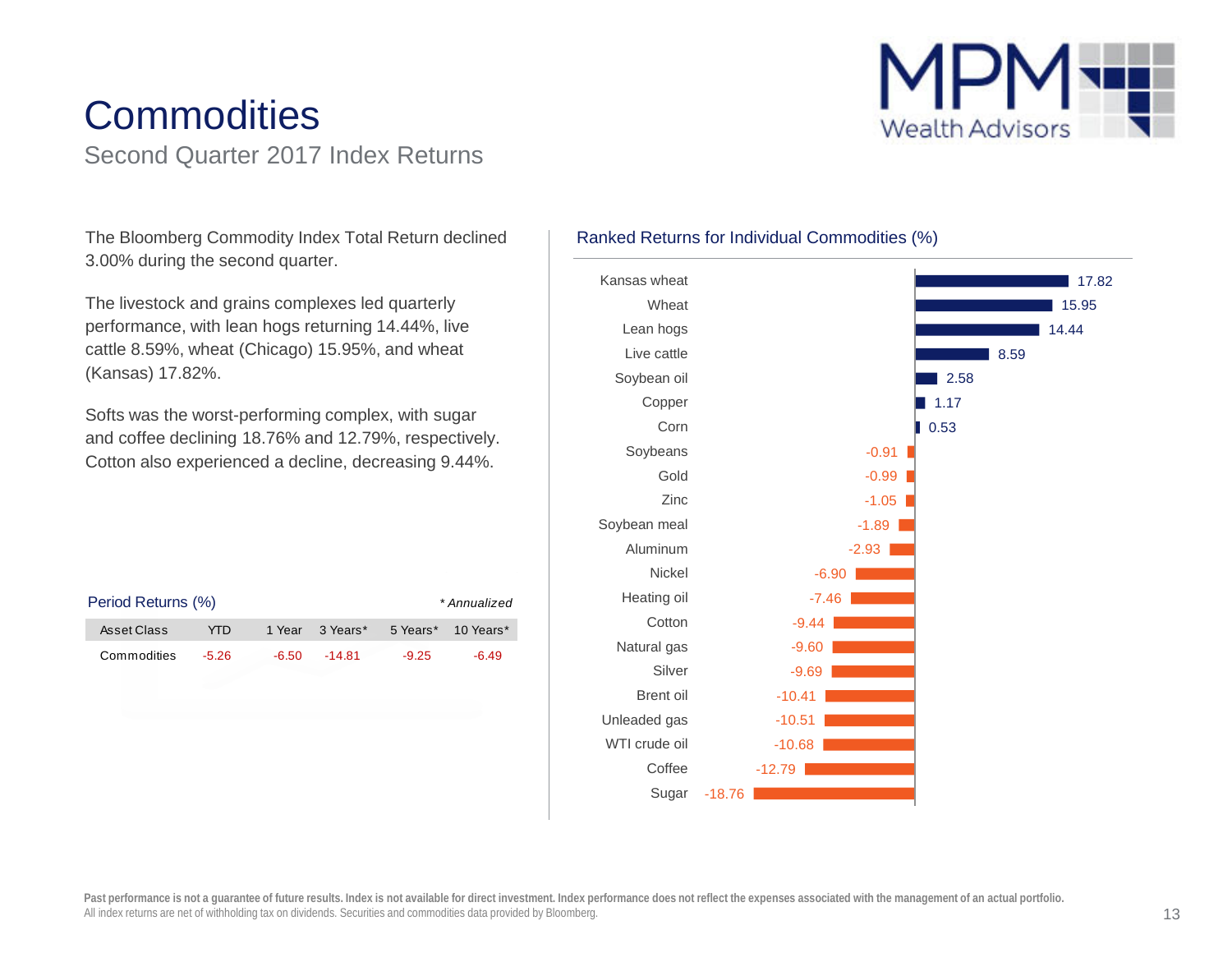



Interest rates were mixed across the US fixed income market during the second quarter. The yield on the 5-year Treasury note decreased 4 basis points (bps) to 1.89%. The yield on the 10-year Treasury note decreased 9 bps to 2.31%. The 30 year Treasury bond yield decreased 18 bps to finish at 2.84%.

The yield on the 1-year Treasury bill rose 21 bps to 1.24%, and the 2-year Treasury note yield rose 11 bps to 1.38%. The yield on the 3-month Treasury bill climbed 27 bps to 1.03%, while the 6 month Treasury bill yield increased 23 bps to 1.14%.

In terms of total returns, short-term corporate bonds gained 0.59% and intermediate corporates gained 1.49%.

Short-term municipal bonds gained 0.56%, while intermediate-term municipal bonds returned 1.97%. Revenue bonds gained 2.19%, outperforming general obligation bonds by 39 bps.



### Bond Yields across Issuers (%)



#### Period Returns (%)

Asset Class **YEARS** YEARS YOU CLASS A SERVE TO A VEHICLE THE VEHICLE TO A VEHICLE THE VEHICLE TO YEARS\* 10 Years\* 10 Years\* Bloomberg Barclays Long US Government Bond Index 5.44 -6.96 5.54 2.82 7.27 Bloomberg Barclays Municipal Bond Index 3.57 -0.49 3.33 3.26 4.60 Bloomberg Barclays US Aggregate Bond Index 2.27 -0.31 2.48 2.21 4.48 Bloomberg Barclays US Corporate High Yield Index 4.93 12.70 4.48 6.89 7.67 Bloomberg Barclays US TIPS Index  $0.85 -0.63 -0.63 -0.27 +0.27$ BofA Merrill Lynch 1-Year US Treasury Note Index 0.30 0.40 0.41 0.37 1.21 BofA Merrill Lynch Three-Month US Treasury Bill Index  $0.31$  0.49 0.23 0.17 0.58 Citi World Government Bond Index 1-5 Years (hedged to USD) 0.65 0.28 1.30 1.37 2.52

One basis point equals 0.01%. Past performance is not a quarantee of future results. Indices are not available for direct investment. Index performance does not reflect the expenses associated with the **management of an actual portfolio.** Yield curve data from Federal Reserve. State and local bonds are from the S&P National AMT-Free Municipal Bond Index. AAA-AA Corporates represent the Bank of America Merrill Lynch US Corporates, AA-AAA rated. A-BBB Corporates represent the Bank of America Merrill Lynch US Corporates, BBB-A rated. Bloomberg Barclays data provided by Bloomberg. US long-term bonds, bills, inflation, and fixed income factor data © Stocks, Bonds, Bills, and Inflation (SBBI) Yearbook™, Ibbotson Associates, Chicago (annually updated work by Roger G. Ibbotson and Rex A. Sinquefield). Citi fixed income indices copyright 2017 by Citigroup. The BofA Merrill Lynch Indices are used with permission; © 2017 Merrill Lynch, Pierce, Fenner & Smith Incorporated; all rights reserved. Merrill Lynch, Pierce, Fenner & Smith Incorporated is a wholly owned subsidiary of Bank of America Corporation. The S&P data are provided by Standard & Poor's Index Services Group.

*\* Annualized*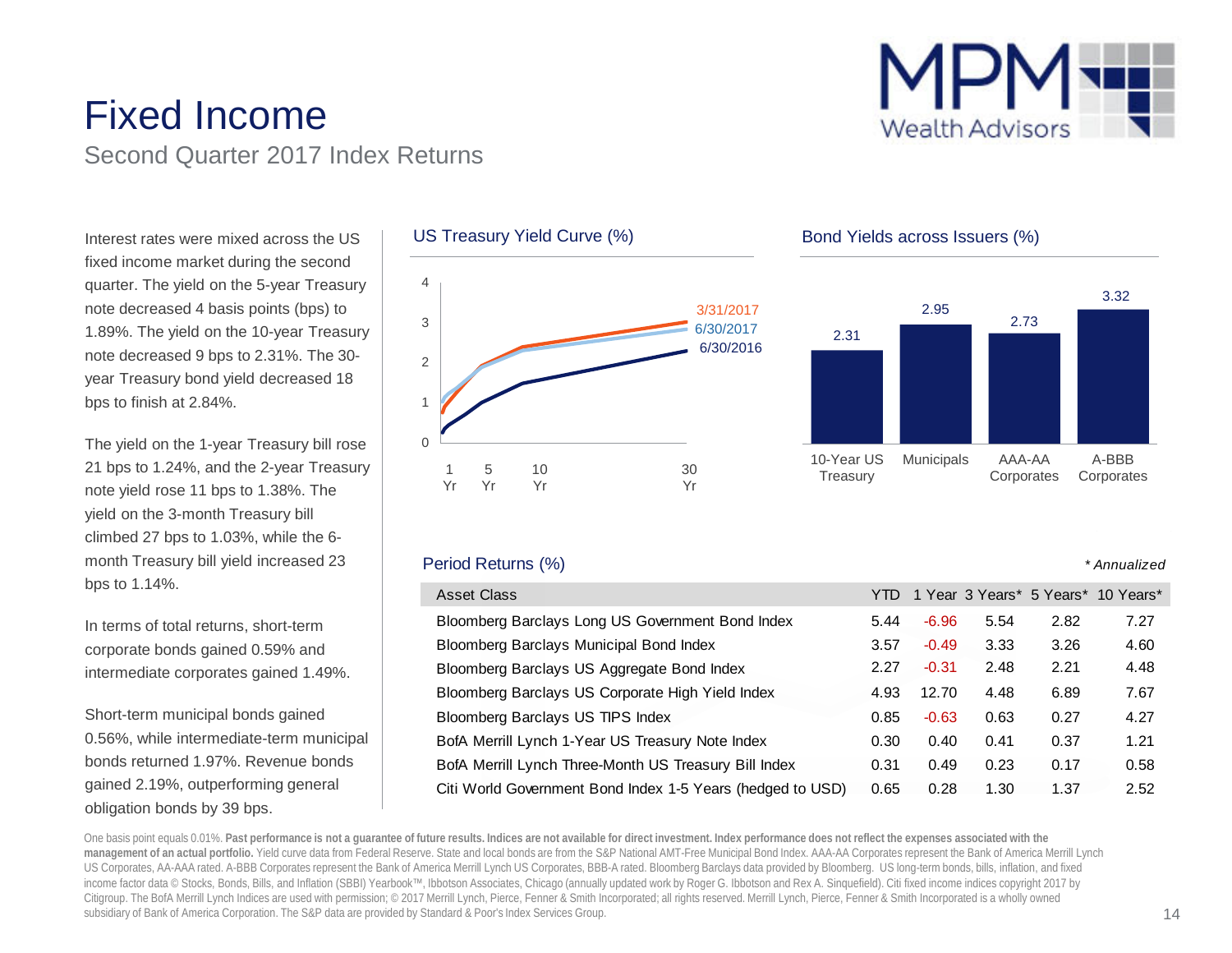

### Impact of Diversification

Second Quarter 2017 Index Returns

These portfolios illustrate the performance of different global stock/bond mixes. Mixes with larger allocations to stocks are considered riskier but have higher expected returns over time.

### Ranked Returns (%)



#### Growth of Wealth: The Relationship between Risk and Return



1. STDEV (standard deviation) is a measure of the variation or dispersion of a set of data points. Standard deviations are often used to quantify the historical return volatility of a security or portfolio. Diversification does not eliminate the risk of market loss. Past performance is not a quarantee of future results. Indices are not available for direct investment. Index performance does not reflect expenses associated with the management of an actual portfolio. Asset allocations and the hypothetical index portfolio returns are for illustrative purposes only and do not represent actual performance. Global Stocks represented by MSCI All Country World Index (gross div.) and Treasury Bills represented by US One-Month Treasury Bills. Globally diversified allocations rebalanced monthly, no withdrawals. Data © MSCI 2017, all rights reserved. Treasury bills © Stocks, Bonds, Bills, and Inflation Yearbook™, Ibbotson Associates, Chicago (annually updated work by Roger G. Ibbotson and Rex A. Sinquefield).

| Period Returns (%)  |       |       |                 |       |                    | * Annualized                  |
|---------------------|-------|-------|-----------------|-------|--------------------|-------------------------------|
| Asset Class         | YTD   |       | 1 Year 3 Years* |       | 5 Years* 10 Years* | 10-Year<br>STDEV <sup>1</sup> |
| 100% Stocks         | 11.82 | 19.42 | 5.39            | 11.14 | 4.27               | 16.96                         |
| 75/25               | 8.84  | 14.41 | 4.17            | 8.38  | 3.60               | 12.71                         |
| 50/50               | 5.93  | 9.57  | 2.89            | 5.62  | 2.73               | 8.46                          |
| 25/75               | 3.08  | 4.90  | 1.56            | 2.87  | 1.68               | 4.22                          |
| 100% Treasury Bills | 0.29  | 0.40  | 0.17            | 0.12  | 0.45               | 0.29                          |
|                     |       |       |                 |       |                    |                               |

#### 15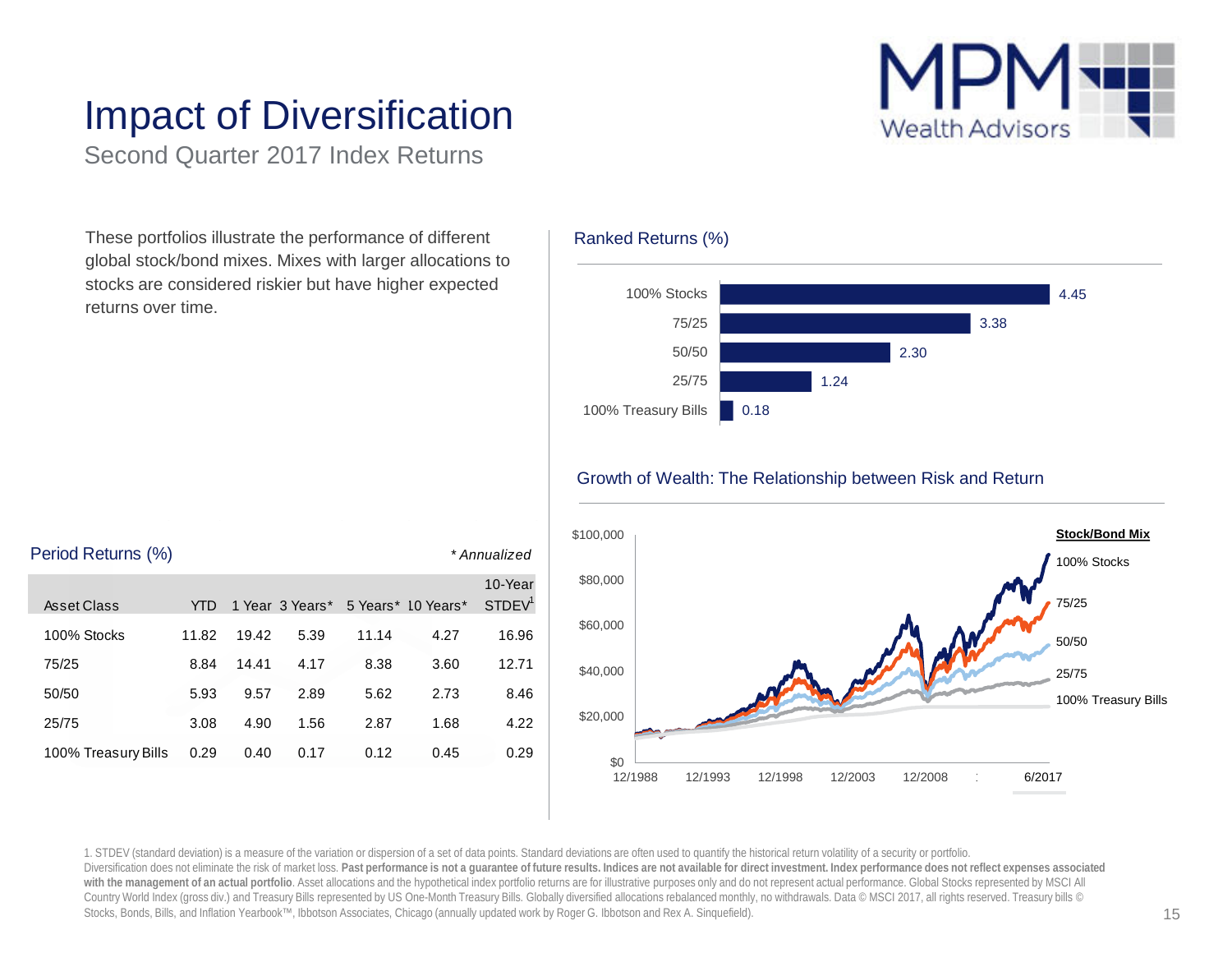### When Rates Go Up, Do Stocks Go Down?

Second Quarter 2017

### Should stock investors worry about changes in interest rates?

Research shows that, like stock prices, changes in interest rates and bond prices are largely unpredictable.<sup>1</sup> It follows that an investment strategy based upon attempting to exploit these sorts of changes isn't likely to be a fruitful endeavor. Despite the unpredictable nature of interest rate changes, investors may still be curious about what might happen to stocks if interest rates go up.

Unlike bond prices, which tend to go down when yields go up, stock prices might rise or fall with changes in interest rates. For stocks, it can go either way because a stock's price depends on both future cash flows to investors and the discount rate they apply to those expected cash flows. When interest rates rise, the discount rate may increase, which in turn could cause the price of the stock to fall. However, it is also possible that when interest rates change, expectations about future cash flows expected from holding a stock also change. So, if theory doesn't tell us what the overall effect should be, the next question is what does the data say?

#### Recent Research

Recent research performed by Dimensional Fund Advisors helps provide insight into this question.2 The research examines the correlation between monthly US stock returns and changes in interest rates.<sup>3</sup> **Exhibit 1** shows that while there is a lot of noise in stock returns and no clear pattern, not much of that variation appears to be related to changes in the effective federal funds rate.<sup>4</sup>

1. See, for example, Fama 1976, Fama 1984, Fama and Bliss 1987, Campbell and Shiller 1991, and Duffee 2002.

2. Wei Dai, "Interest Rates and Equity Returns" (Dimensional Fund Advisors, April 2017).

3. US stock market defined as Fama/French Total US Market Index.

### Exhibit 1. Monthly US Stock Returns against Monthly Changes in Effective Federal Funds Rate, August 1954–December 2016



Monthly Changes in Effective Federal Funds Rate

Monthly US stock returns are defined as the monthly return of the Fama/French Total US Market Index and are compared to contemporaneous monthly changes in the effective federal funds rate. Bond yield changes are obtained from the Federal Reserve Bank of St. Louis.

<sup>4.</sup> The federal funds rate is the interest rate at which depository institutions lend funds maintained at the Federal Reserve to another depository institution overnight.